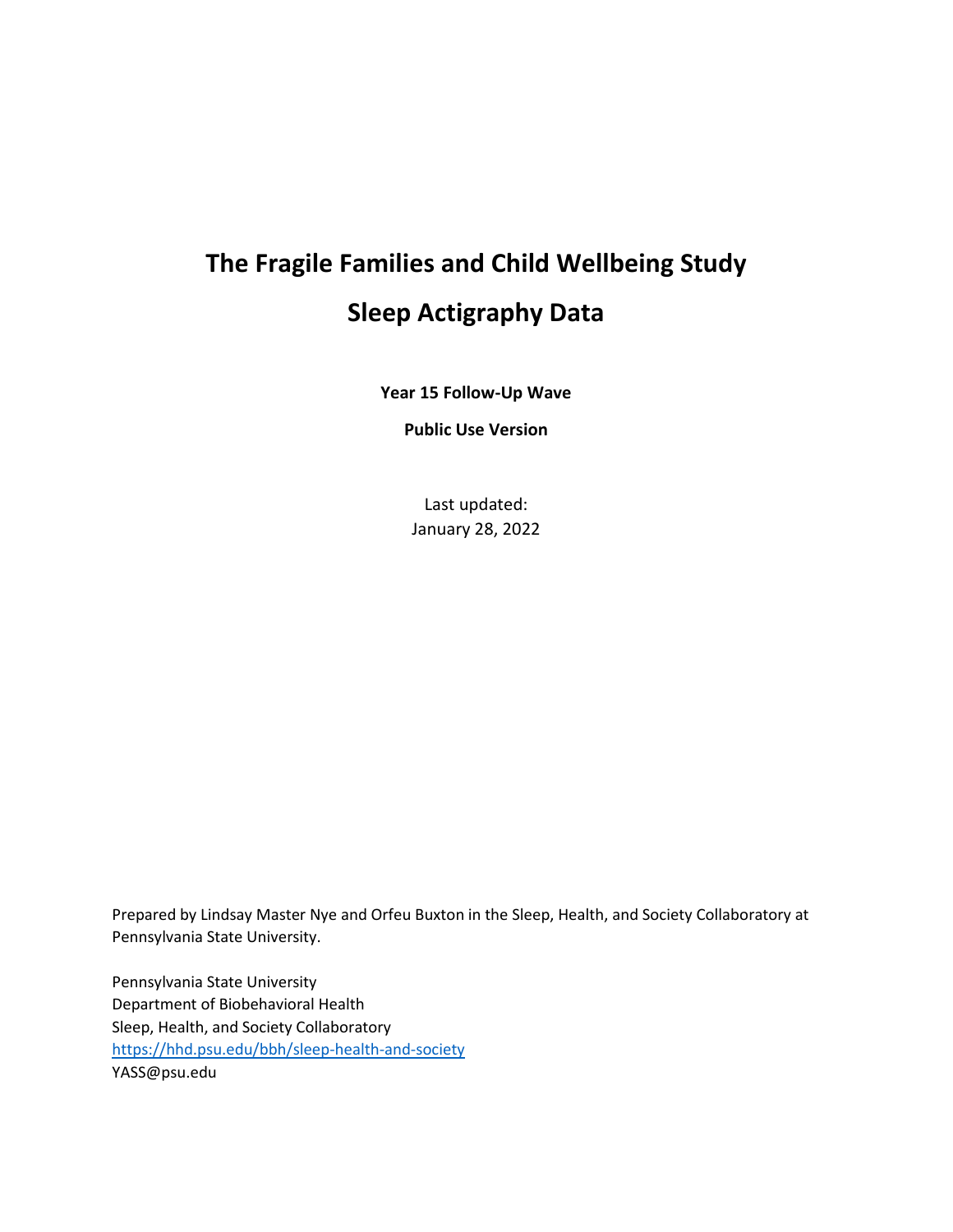# **Table of Contents**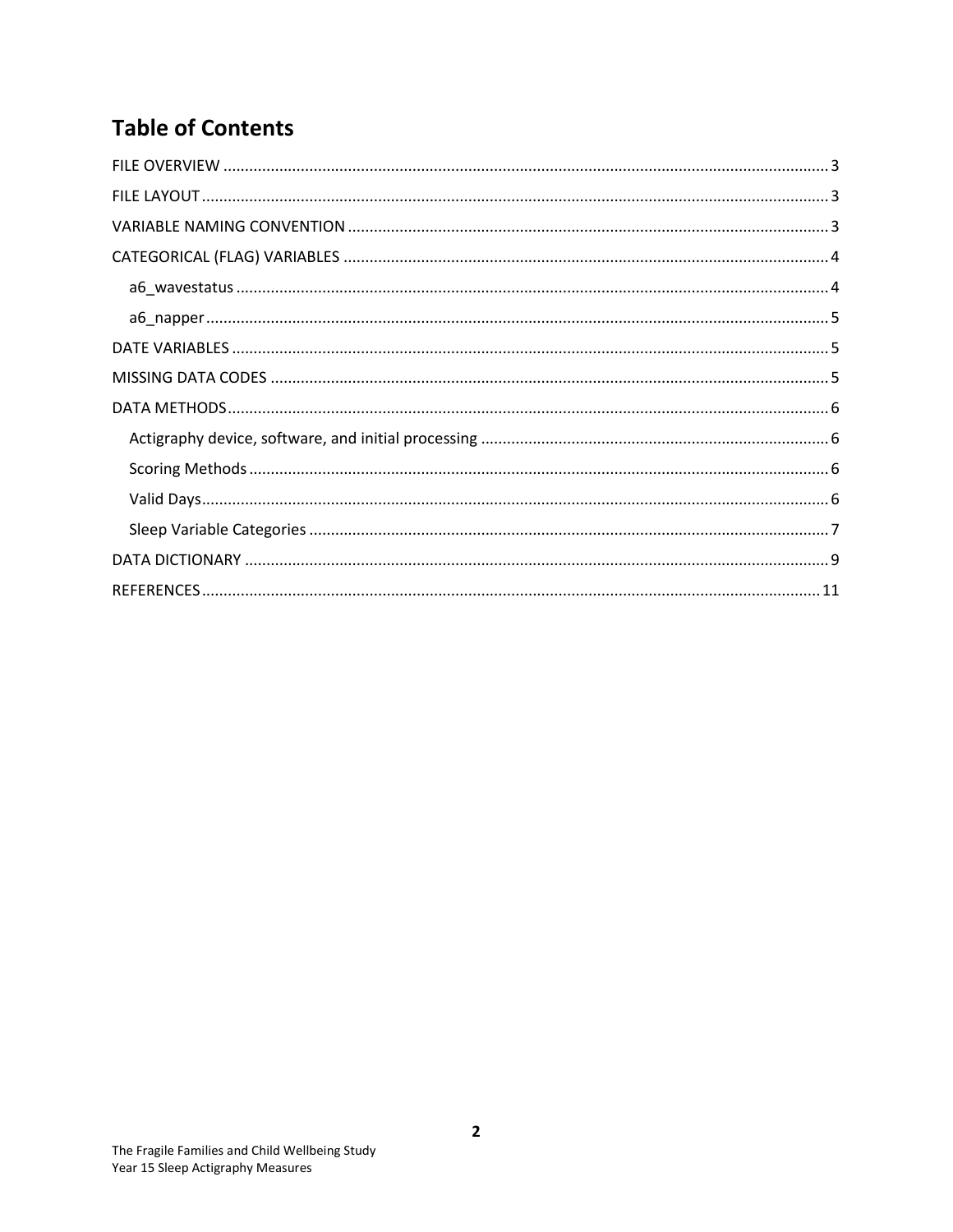#### <span id="page-2-0"></span>**FILE OVERVIEW**

The Fragile Families Sleep Actigraphy Dataset contains participant-level data that correspond to daily mean sleep actigraphy measures across approximately one week of data collection at Year 15. At Year 15, a randomly selected sub-sample (N=1,090) participating in Year 15 Home Visits was asked to wear an accelerometer on their non-dominant wrist for seven consecutive days to track their sleep.

The participants were instructed to wear the watch all the time, day or night, except when the watch could be damaged (participating in contact sports or exposed to extreme temperatures). The watch is water resistant, but participants were asked to take the device off while bathing or swimming.

While this data set includes all N=4898 family identifiers, sleep variables in the data are present only for the n=923 participants who provided at least one valid day of sleep actigraphy and are missing for n=3975 of the original N=4898. Please see the "Categorical (Flag) Variables" section for more information on sampling and excluded participants; see the "Data Methods" section for more information on data scoring and valid day criteria.

### <span id="page-2-1"></span>**FILE LAYOUT**

The file contains 4,898 observations (one per family) and is sorted by the family identifier *idnum*.

#### <span id="page-2-2"></span>**VARIABLE NAMING CONVENTION**

Actigraphy variable names are up to 31 characters long. The first 2 characters contain the variable prefix "a6" to indicate these are actigraphy variables from the sixth wave of data collection (Year 15). The remaining characters indicate the type of variable measure, which include: timing and duration variables, data calculated across the full week, data calculated on weekdays (or weekends) only, 24-hour level measures or nighttime-only measures, and whether the variable was calculated by taking the count, mean, or standard deviation. Variable definitions are written out fully in the variable label in Stata, and detailed in the variable definitions in the "Detailed description of sleep variable categories" and "Data Dictionary" sections of this document. Below are some of the most common or crucial variable abbreviations.

| Position       | Character                       | Indicates                                                         |
|----------------|---------------------------------|-------------------------------------------------------------------|
| $\mathbf{1}$   | a                               | Actigraphy                                                        |
| $\overline{2}$ | 6                               | Sixth wave (Year 15)                                              |
| $4 - 31$       | wk                              | Data during weekdays (includes Sun. night sleep - Fri. day)       |
| $4 - 31$       | wknd                            | Data during weekends (includes Fri. night - Sun. day)             |
| $4 - 31$       | mn                              | Mean                                                              |
| $4 - 31$       | sd                              | <b>Standard Deviation</b>                                         |
| $4 - 31$       | dec                             | Decimal time                                                      |
| $4 - 31$       | $\mathsf{C}\rule-1.5mm}{2.7mm}$ | Decimal time is midnight-centered (e.g, midnight is 0, 1 AM is 1) |
| $4 - 31$       | mins                            | Variable unit is in minutes                                       |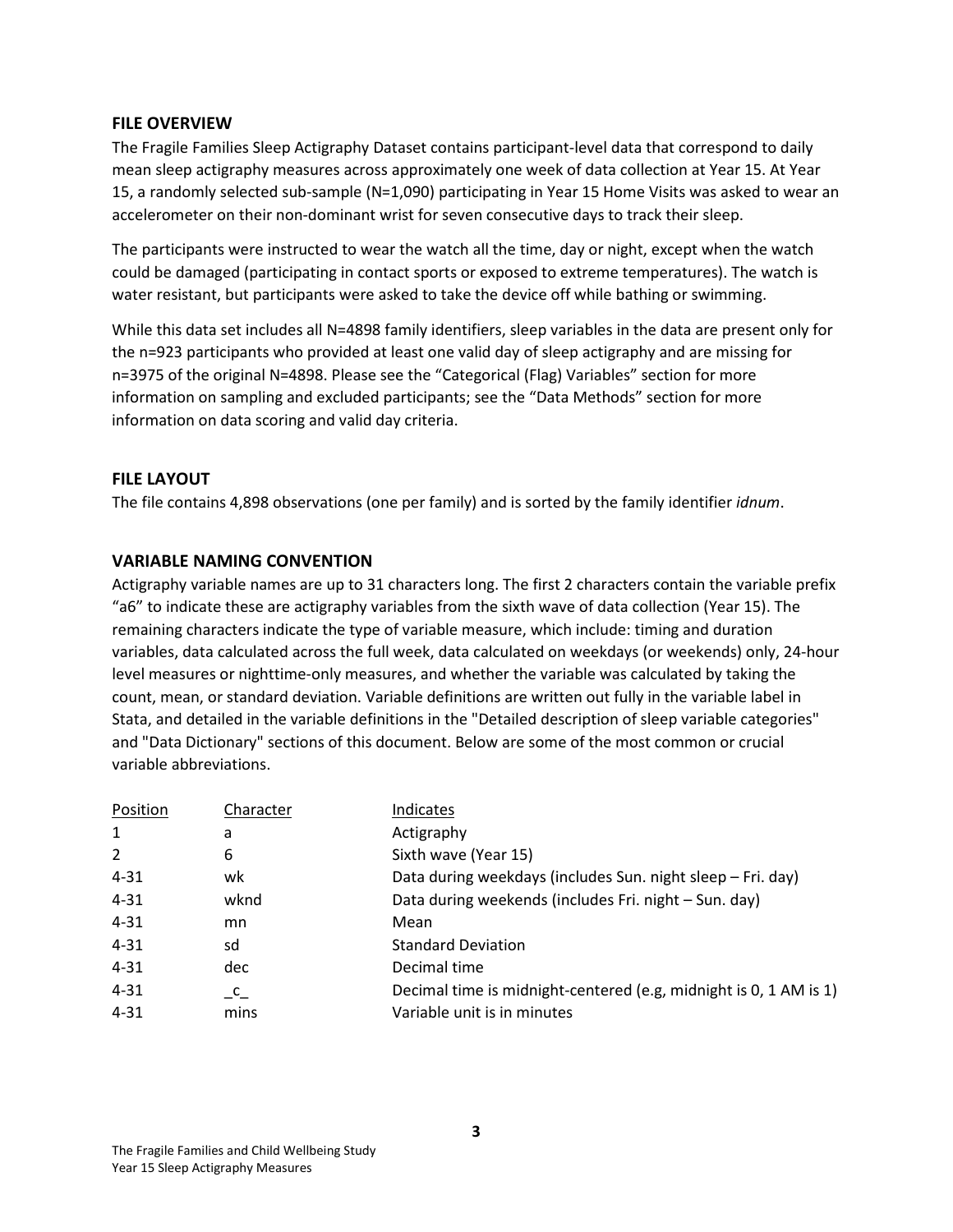# <span id="page-3-0"></span>**CATEGORICAL (FLAG) VARIABLES**

There are two categorical flag variables in the data set (*a6\_wavestatus, a6\_napper*). All other variables are continuous.

#### <span id="page-3-1"></span>a6\_wavestatus

Variable "*a6\_wavestatus*: missing\_ACT" was created for the user to better understand which participants had non-missing values in this data set, as well as the reasons for missing data or exclusion from the actigraphy study sample. Participants who were selected to participate in the Year 15 Home Visit (Y15HV) were also asked to participate in the sleep actigraphy study. For more information about the Year 15 Home Visit, please see the [Year 15 User Guide.](https://nam10.safelinks.protection.outlook.com/?url=https%3A%2F%2Ffragilefamilies.princeton.edu%2Fsites%2Ffragilefamilies%2Ffiles%2Fyear_15_guide.pdf&data=04%7C01%7Clmm5346%40psu.edu%7C3d94a8b2f17b4f4affb608d9aabecf89%7C7cf48d453ddb4389a9c1c115526eb52e%7C0%7C0%7C637728559531129402%7CUnknown%7CTWFpbGZsb3d8eyJWIjoiMC4wLjAwMDAiLCJQIjoiV2luMzIiLCJBTiI6Ik1haWwiLCJXVCI6Mn0%3D%7C3000&sdata=ycvQpF9yHSJ9jFD8H6otzPSQ%2Fn9pC7gNU9wiRIcXBiM%3D&reserved=0) After the processing and scoring of the sleep actigraphy data, there were a total of n=923 participants who provided at least 1 valid day of data.

| a6 wavestatus values and short description |                                                                      |                  |  |
|--------------------------------------------|----------------------------------------------------------------------|------------------|--|
| Value                                      | <b>Value label</b>                                                   | <b>Frequency</b> |  |
| 1                                          | Non-missing; provided at least 1 valid day of actigraphy             | 923              |  |
| $\mathcal{P}$                              | Provided no valid days of actigraphy                                 | 116              |  |
| 3                                          | Technical error or device lost                                       | 10               |  |
| 4                                          | Participated in Y15HV but did not consent/assent to actigraphy study | 41               |  |
| 5                                          | Randomly sampled for Y15HV but did not participate                   | 458              |  |
| 6                                          | Not randomly sampled for Y15HV                                       | 2078             |  |
|                                            | Not in Y15 wave/core                                                 | 1272             |  |

#### *Expanded description of a6\_wavestatus values*

Value 1 corresponds to the sample of participants in this data set who provided at least 1 valid day of sleep actigraphy. It is recommended to remove all other observations/participants in this data set (*a6\_wavestatus* values 2-7) before analyzing the data, as remaining participants have missing values for all actigraphy variables. Value 2 corresponds to participants who did not provide at least 1 valid day of sleep actigraphy data, typically due to a participant not wearing the device for the instructed amount of time per day (see "Data Methods" for scoring rules). Value 3 corresponds to a subset of participant actigraphy data files that were unable to be retrieved, which includes: the participant lost the device, or there was a device or software error during data collection. Value 4 corresponds to the sample of participants that participated in the Year 15 Home Visit but did not agree to participate in the actigraphy study. Value 5 corresponds to participants who were randomly sampled to participate in the Year 15 Home Visit, but did not participate. Value 6 corresponds to the sample of age 15 participants who were not randomly sampled for the Year 15 Home Visit. Value 7 corresponds to the participants who were not in the age 15 wave or core (attrition from original birth cohort N).

Additionally, for user interpretation, a participant attrition flowchart figure (below) was created to correspond to *a6\_wavestatus* values. Yellow boxes with numbers next to a Wave Status category on the figure represent each of 1-7 values in the Wave Status Code variable (labeled missing\_ACT).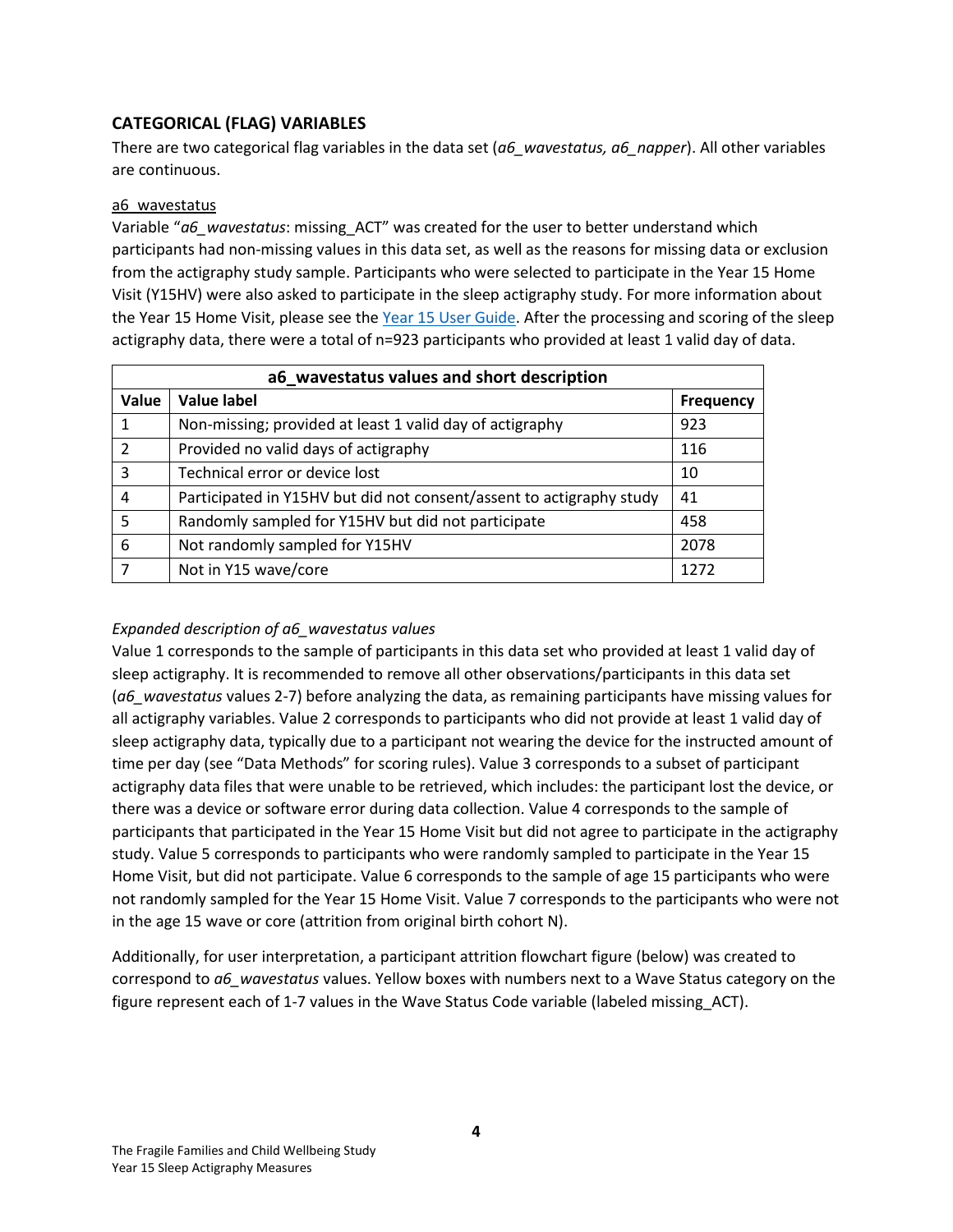

#### <span id="page-4-0"></span>a6 napper

Variable "a6\_napper: Actigraphic Nap Flag (has at least 1 nap)" indicates whether a participant had at least one nap calculated across the valid days in their sleep actigraphy. This variable is missing for any participants who do not have actigraphy data (2 ≤ *a6\_wavestatus* ≤ 7).

| a6 napper value and short description |                    |                  |
|---------------------------------------|--------------------|------------------|
| Value                                 | Value label        | <b>Frequency</b> |
|                                       | No naps            | 432              |
|                                       | Has at least 1 nap | 491              |

#### <span id="page-4-1"></span>**DATE VARIABLES**

There are two date variables in this data set that contain information relating to when participants wore the sleep actigraphy device: *a6\_year* (range: 2014-2016), *a6\_month* (range: 1-12). For participants who provided at least 1 valid day of sleep data (n=923; *a6\_wavestatus*=1), variables *a6\_year* and *a6\_month* are non-missing and indicate the year and month of the first valid day of sleep data for each individual. Variable *a6\_month* is useful to data users who are interested in analyzing data within a subset of participants that participated in the study during specific times of the year (e.g. summer vs. school year).

#### <span id="page-4-2"></span>**MISSING DATA CODES**

Unlike other Fragile Families and Child Wellbeing Study data and documentation, where missing data were given negative values and labels, missing data values in the sleep actigraphy data set are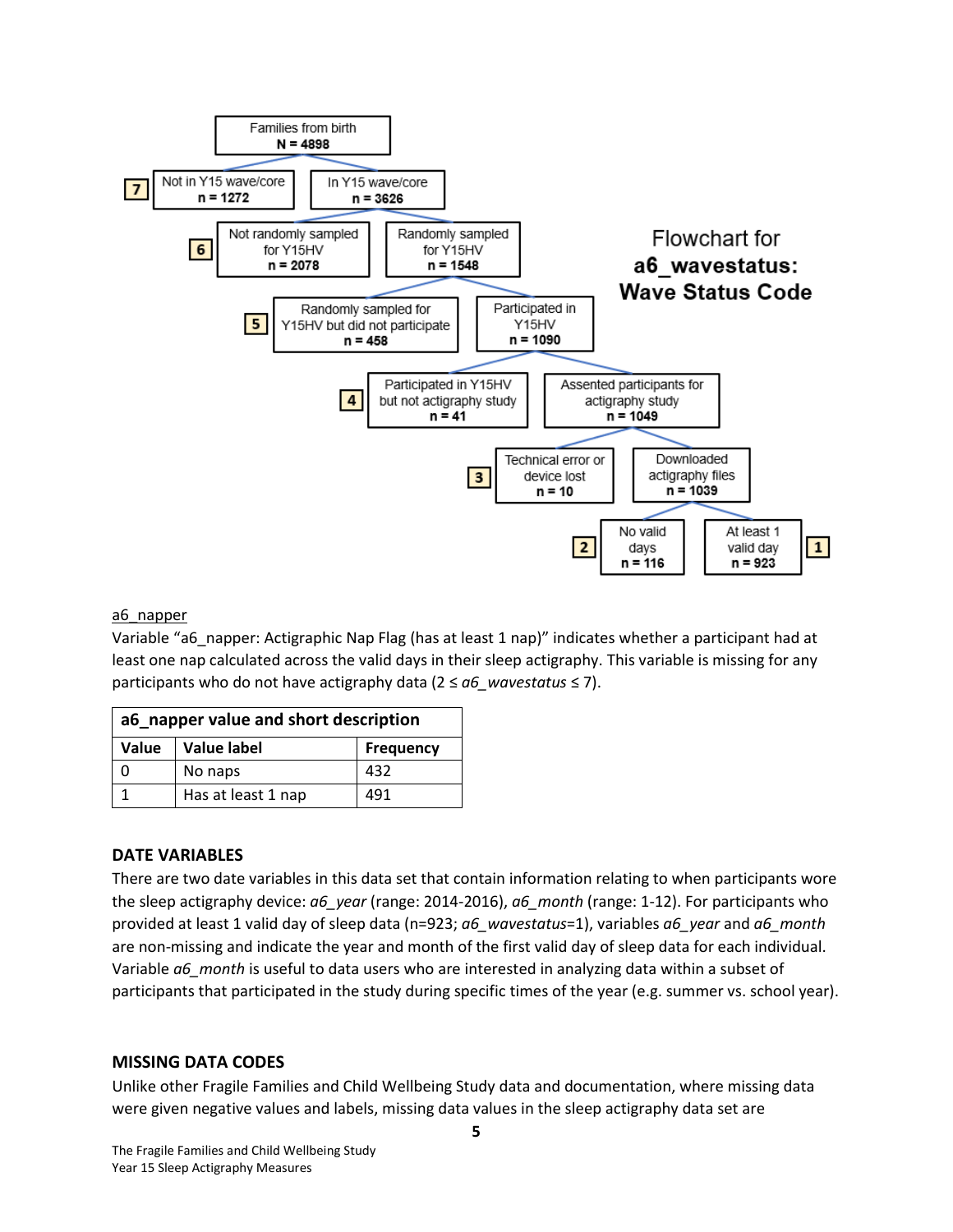represented in the data as "." to avoid confusion. This decision is due to some variables containing true negative values, such as midnight-centered sleep timing (e.g. *nightslp\_start\_dec\_c\_mn*). Additionally, there are several types of missing values in this data set for participants who are in the n=923 sample, as some weekday/weekend/standard deviation variables cannot be calculated due to a participant not having more than 1 valid day in the full week, weekday, or weekend variable categories. When using this data set, it is recommended to first filter the data on only participants who provide at least 1 valid day of sleep actigraphy ( $a6$  wavestatus = 1; N=923). The remainder of participants ( $2 \le a6$  wavestatus  $\le 7$ ) have no sleep actigraphy data.

#### <span id="page-5-0"></span>**DATA METHODS**

#### <span id="page-5-1"></span>Actigraphy device, software, and initial processing

Sleep actigraphy data were collected at 30-second epochs with a wrist-worn accelerometer (Actiwatch Spectrum; Philips-Respironics, Murrysville, PA) worn on a participant's non-dominant wrist, day and night, for one week. Data collection occurred from 2014 to 2016 and during all months of the year, including summer months. Following the study period, the devices were mailed by the participant to a data coordinating center (Westat). Staff at Westat downloaded the actigraphy recording from each device using Philips Actiware software version 6.0.4 and shared via Secure File Transfer Protocol with staff in the Sleep, Health, and Society Collaboratory (SHSC) at Penn State. Staff in the SHSC exported the 30-second epoch data from Actiware 6.0.4 to CSVs in preparation for scoring. The medium sensitivity wake threshold option in the software (40 counts per minute) was selected in calculating sleep variables.

#### <span id="page-5-2"></span>Scoring Methods

At least two independent, trained scorers reviewed and visually scored each recording using a standard validated algorithm (see 2013 Marino et al. Sleep; [DOI: 10.5665/sleep.3142\)](https://academic.oup.com/sleep/article/36/11/1747/2558963) in a graphical user interface. Scorers determined cut-point times, validity of days, and set sleep intervals, without using information from a sleep diary.

The cut-point selected for each recording determines the "start" and "end" of a 24-hour day. The preferred cut-point is at noon for each recording; however, the cut-point can be shifted (as close to noon as possible) to select a time that intersects the minimum number of sleep periods and off-wrist periods in a recording. Scorers determined sleep intervals using a decrease in activity levels and the aid of light levels for sleep onset and sleep offset. A nighttime sleep interval was split into two intervals (night sleep and nap) if there was an awakening ≥ 1 hour during this interval. Sleep intervals were not scored if the duration of an interval was less than 30 minutes; therefore, any nap or nighttime sleep duration must be greater or equal to 30 minutes.

After individual scoring was completed, the scorers adjudicated each recording for interrater agreement by verifying number of valid days, cut-point, number of sleep intervals (night sleep and naps), and differences greater than 15 minutes in duration and wake after sleep onset (WASO) for each sleep interval.

#### <span id="page-5-3"></span>Valid Days

The accelerometer had an on-wrist detection feature that allowed scorers to view when participants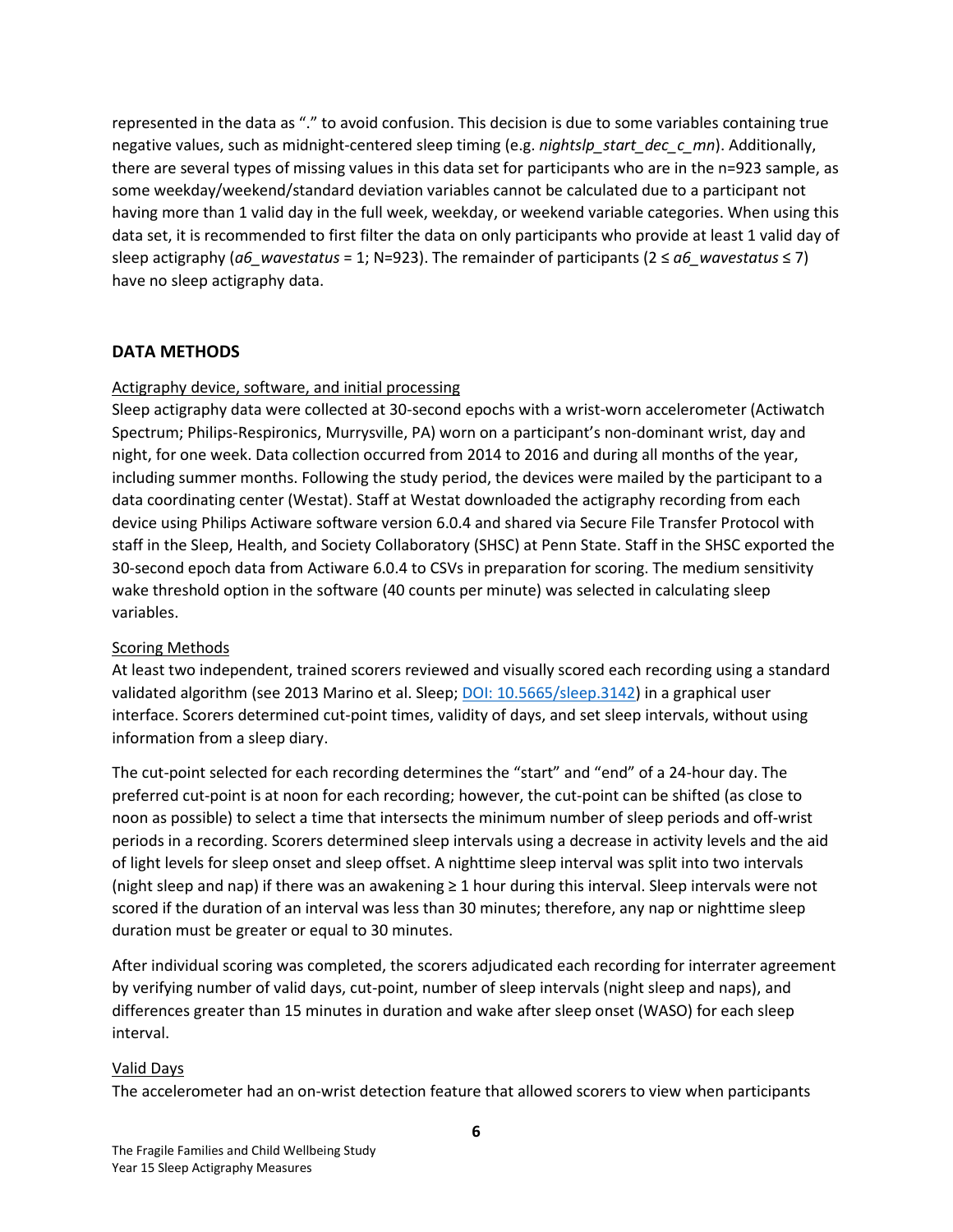were not wearing the device. A sleep actigraphy day was determined invalid and no sleep interval was set if there were ≥ 4 total hours of off-wrist time, with the exception of the first and last day (device should be worn at least 2 hours before sleep onset on the first day), constant false activity due to battery failure, or an off-wrist period of ≥ 60 minutes within 10 minutes of the scored beginning or end of the night sleep period for that day. Participants with at least 1 valid day have non-missing data for most variables in this file. For analyses, is it recommended to use data for participants who have at least 3 valid days. A greater number of valid days for an individual provides better mean estimates of that individual's regular sleep patterns. However, each study may wish to consider appropriate sensitivity analyses to justify any specific cut-off choices. Variable "*a6\_vday\_n*" displays the number of valid days for each participant.

#### <span id="page-6-0"></span>Sleep Variable Categories

Variables 5 (*a6\_vday\_n*) to 28 (*a6\_napper*) reflect measures across the entire week of a participant's scored actigraphy recording. The next set of variables (29 – 49) reflect actigraphy measures for only weekdays in a participant's scored actigraphy (Monday – Friday), which includes Sunday night into Monday morning sleep. The remaining set of variables (50 – 70) reflect actigraphy measures for only weekend days in a participant's scored actigraphy (Saturday – Sunday), which includes Friday night into Saturday morning sleep.

Nighttime sleep measures, such as timing, duration, TST (total sleep time), WASO (wake after sleep onset), and sleep maintenance efficiency only include data from what is considered the participant's "nighttime sleep interval". The nighttime sleep interval duration was calculated as the number of minutes between sleep onset and sleep offset during the sleep interval, which was defined as the sleep interval with the longest duration between the hours of 10PM and 8AM in a 24-hour cut-point day. All other sleep intervals within the 24-hour cut-point day were considered naps and were not included in the nighttime sleep variable measures.

All variables, with the exception of the flag variables and date variables, can fall into 1 of 9 categories of sleep measures detailed below. Variables can be counts/sums, means, or standard deviations. Variable categories are indicated by "nighttime" or "24-hr/daily" or both. Exact variable names are listed below each category and exclude the "a6" prefix in this section.

#### *Detailed description of sleep variable categories*

1. Number of Valid days

The number of valid days (integer) across the participant's entire recording, or only during weekdays, or only during weekends.

- o Variables: *vday\_n, vday\_wk\_n, vday\_wknd\_n*
- 2. Sleep onset timing (nighttime)

Sleep onset was defined as the nighttime sleep duration start time: the time of the last 30 second epoch of activity >10 counts followed by 5 consecutive epochs ≤10, indicating the first epoch of sleep. Sleep onset timing variables were constructed as midnight-centered decimal time. For example, the time "0.00" indicates midnight/12:00AM, "-1.20" indicates 10:48PM (or 1.2 hours before midnight), and "2.45" indicates 2:27AM (or 2.45 hours after midnight).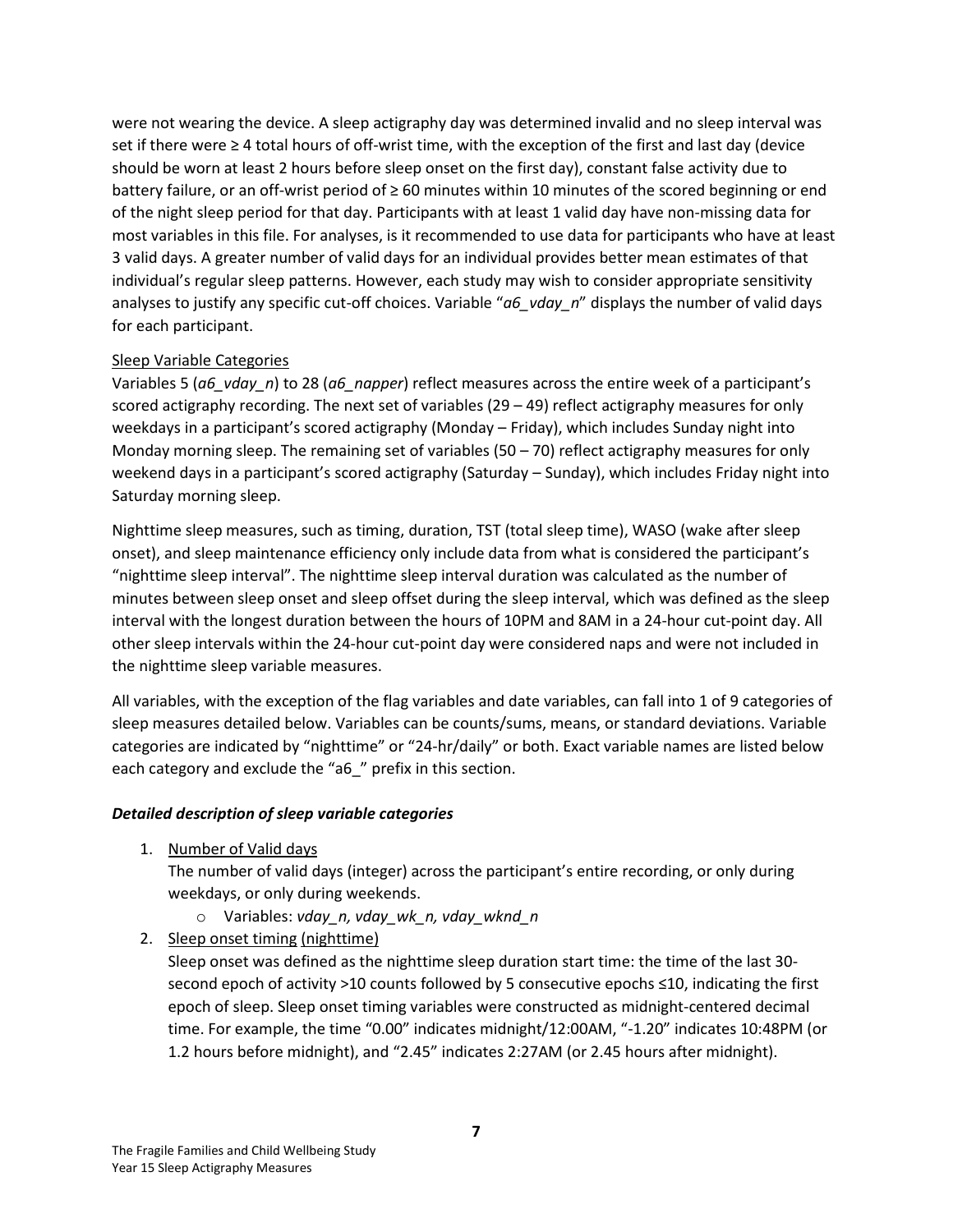- o Variables: *nightslp\_start\_dec\_c\_mn, nightslp\_start\_dec\_c\_sd, nightslp\_start\_dec\_c\_wk\_mn, nightslp\_start\_dec\_c\_wk\_sd, nightslp\_start\_dec\_c\_wknd\_mn, nightslp\_start\_dec\_c\_wknd\_sd*
- 3. Sleep offset timing (nighttime)

Sleep offset was defined as the nighttime sleep duration end time: the time of the first 30 second epoch with activity count >10 preceded by 5 consecutive 30-second epochs  $\leq 10$ , indicating the last epoch of sleep. Sleep offset timing variables were constructed as midnightcentered decimal time; however, in our data set, mean nighttime sleep offset was never before midnight.

- o Variables: *nightslp\_end\_dec\_mn, nightslp\_end\_dec\_sd, nightslp\_end\_dec\_wk\_mn, nightslp\_end\_dec\_wk\_sd, nightslp\_end\_dec\_wknd\_mn, nightslp\_end\_dec\_wknd\_sd*
- 4. Sleep midpoint timing (nighttime)

Sleep midpoint was defined as the time halfway between sleep onset and sleep offset during the nighttime sleep duration interval. Sleep midpoint timing variables were constructed as midnight-centered decimal time.

- o Variables: *nightslp\_mid\_dec\_c\_mn, nightslp\_mid\_dec\_c\_sd, nightslp\_mid\_dec\_c\_wk\_mn, nightslp\_mid\_dec\_c\_wk\_sd, nightslp\_mid\_dec\_c\_wknd\_mn, nightslp\_mid\_dec\_c\_wknd\_sd*
- 5. Sleep duration (nighttime and 24-hr/daily)

Sleep duration is calculated as the total number of minutes between sleep onset and sleep offset in a sleep interval, including any wake time (minutes of WASO). Nighttime sleep duration (*nightsleepdur*) includes the number of minutes between sleep onset and sleep offset during the nighttime sleep interval only. 24-hour/daily sleep duration (*dailysleepdur*) includes the number of minutes in the nighttime sleep interval (*nightsleepdur*) plus any nap minutes within a 24-hr cut-point day.

- o Variables: *dailysleepdur\_mins\_mn, dailysleepdur\_mins\_sd, nightsleepdur\_mins\_mn, nightsleepdur\_mins\_sd, dailysleepdur\_mins\_wk\_mn, dailysleepdur\_mins\_wk\_sd, nightsleepdur\_mins\_wk\_mn, nightsleepdur\_mins\_wk\_sd, dailysleepdur\_mins\_wknd\_mn, dailysleepdur\_mins\_wknd\_sd, nightsleepdur\_mins\_wknd\_mn, nightsleepdur\_mins\_wknd\_sd*
- 6. Total sleep time (nighttime and 24-hr/daily)

Total sleep time (TST) is calculated as the total number of minutes that are considered sleep between sleep onset and sleep offset in a sleep interval, and does not include any wake time (WASO). Nighttime TST (*nighttst)* includes the number of minutes of sleep between sleep onset and sleep offset during the nighttime sleep interval only. 24-hour/daily TST (*dailytst*) includes the number of minutes of sleep in the nighttime sleep interval (*nighttst*) plus any nap minutes within a 24-hr cut-point day.

- o Variables: *dailytst\_mins\_mn, dailytst\_mins\_sd, nighttst\_mins\_mn, nighttst\_mins\_sd, dailytst\_mins\_wk\_mn, dailytst\_mins\_wk\_sd, nighttst\_mins\_wk\_mn, nighttst\_mins\_wk\_sd, dailytst\_mins\_wknd\_mn, dailytst\_mins\_wknd\_sd, nighttst\_mins\_wknd\_mn, nighttst\_mins\_wknd\_sd*
- 7. Wake after sleep onset WASO (nighttime)

WASO represents the number of minutes of wake between sleep onset and sleep offset during the nighttime sleep interval. The calculation of this variable is: *restwaso* = *nightsleepdur -*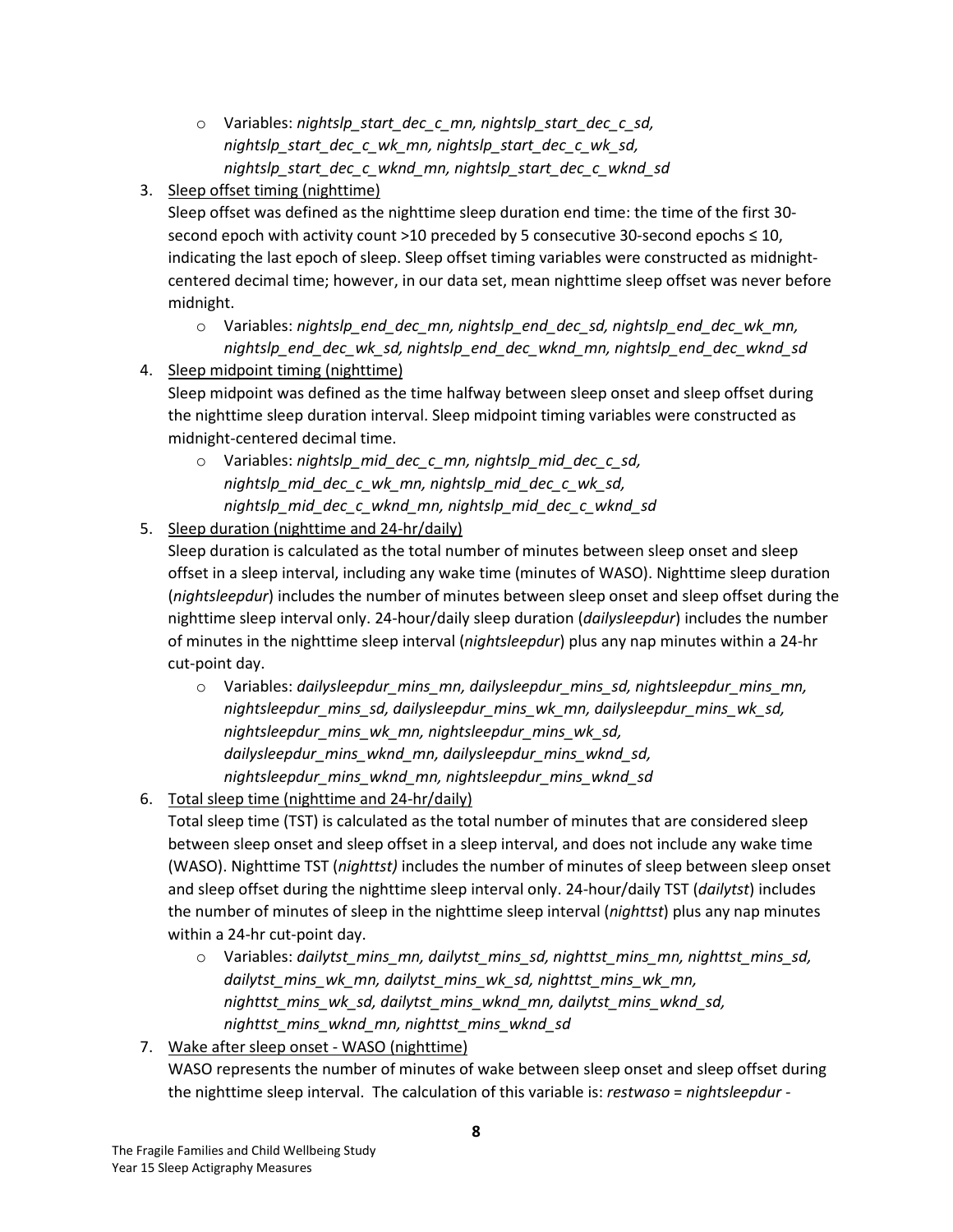*nighttst*. WASO is typically used as a measure of sleep quality; increased WASO indicates lower sleep quality.

- o Variables: *restwaso\_mins\_mn, restwaso\_mins\_sd, restwaso\_mins\_wk\_mn, restwaso\_mins\_wk\_sd, restwaso\_mins\_wknd\_mn, restwaso\_mins\_wknd\_sd*
- 8. Sleep maintenance efficiency (nighttime)

Sleep maintenance efficiency (smeff) was defined as the percentage of minutes (unit: 0-100) of total sleep time (*nighttst*) between sleep onset and sleep offset in the nighttime sleep duration interval (*nightsleepdur*). The calculation of this variable is: *smeff* = (*nighttst* / *nightsleepdur*) \* 100. Sleep maintenance efficiency is typically used as a measure of sleep quality; higher sleep maintenance efficiency indicates better quality sleep.

- o Variables: *smeff\_mn, smeff\_sd, smeff\_wk\_mn, smeff\_wk\_sd, smeff\_wknd\_mn, smeff\_wknd\_sd*
- 9. Naps (24-hr/daily)

Nap measures include any sleep intervals in a 24-hr cut-point day that are not the nighttime sleep interval. The nap variables include: the mean minutes per day of total nap duration (i.e. *nap\_mins\_mn*), the total number of naps (sum) across all valid days (*nap\_n\_sum*), and the mean number of naps across all valid days (*nap\_n\_mn*). Flag variable *napper* indicates whether a participant napped at least once throughout their valid actigraphy days.

o *nap\_mins\_mn, nap\_mins\_sd, nap\_n\_sum, nap\_n\_mn, napper, nap\_mins\_wk\_mn, nap\_mins\_wk\_sd, nap\_mins\_wknd\_mn, nap\_mins\_wknd\_sd*

The data dictionary (table below) lists the variables and provides a short description for each.

# <span id="page-8-0"></span>**DATA DICTIONARY**

Note: Variable names listed in the data dictionary below exclude the "a6\_" prefix. Please refer to the "Variable Naming Convention" section for more information.

| #              | Variable                | <b>Variable Description</b>                                |
|----------------|-------------------------|------------------------------------------------------------|
| 1              | idnum                   | Family ID                                                  |
| $\overline{2}$ | wavestatus              | missing_ACT (Wave Status Code)                             |
| 3              | year                    | Year of Sleep Data Collection                              |
| 4              | month                   | Month of Sleep Data Collection                             |
| 5              | vday_n                  | <b>Total Num of Valid Days</b>                             |
| 6              | nightslp_start_dec_c_mn | Night Sleep Start Decimal Midnight-Centered Time - Mean    |
| $\overline{7}$ | nightslp start dec c sd | Night Sleep Start Decimal Midnight-Centered Time - SD      |
| 8              | nightslp_end_dec_mn     | Night Sleep End Decimal Time - Mean                        |
| 9              | nightslp_end_dec_sd     | Night Sleep End Decimal Time - SD                          |
| 10             | nightslp_mid_dec_c_mn   | Night Sleep Midpoint Decimal Midnight-Centered Time - Mean |
| 11             | nightslp_mid_dec_c_sd   | Night Sleep Midpoint Decimal Midnight-Centered Time - SD   |
| 12             | dailysleepdur_mins_mn   | Daily (24h) Sleep Duration in Min (includes WASO) - Mean   |
| 13             | dailysleepdur mins sd   | Daily (24h) Sleep Duration in Min (includes WASO) - SD     |
| 14             | nightsleepdur_mins_mn   | Night Sleep Duration in Min (includes WASO) - Mean         |
| 15             | nightsleepdur mins sd   | Night Sleep Duration in Min (includes WASO) - SD           |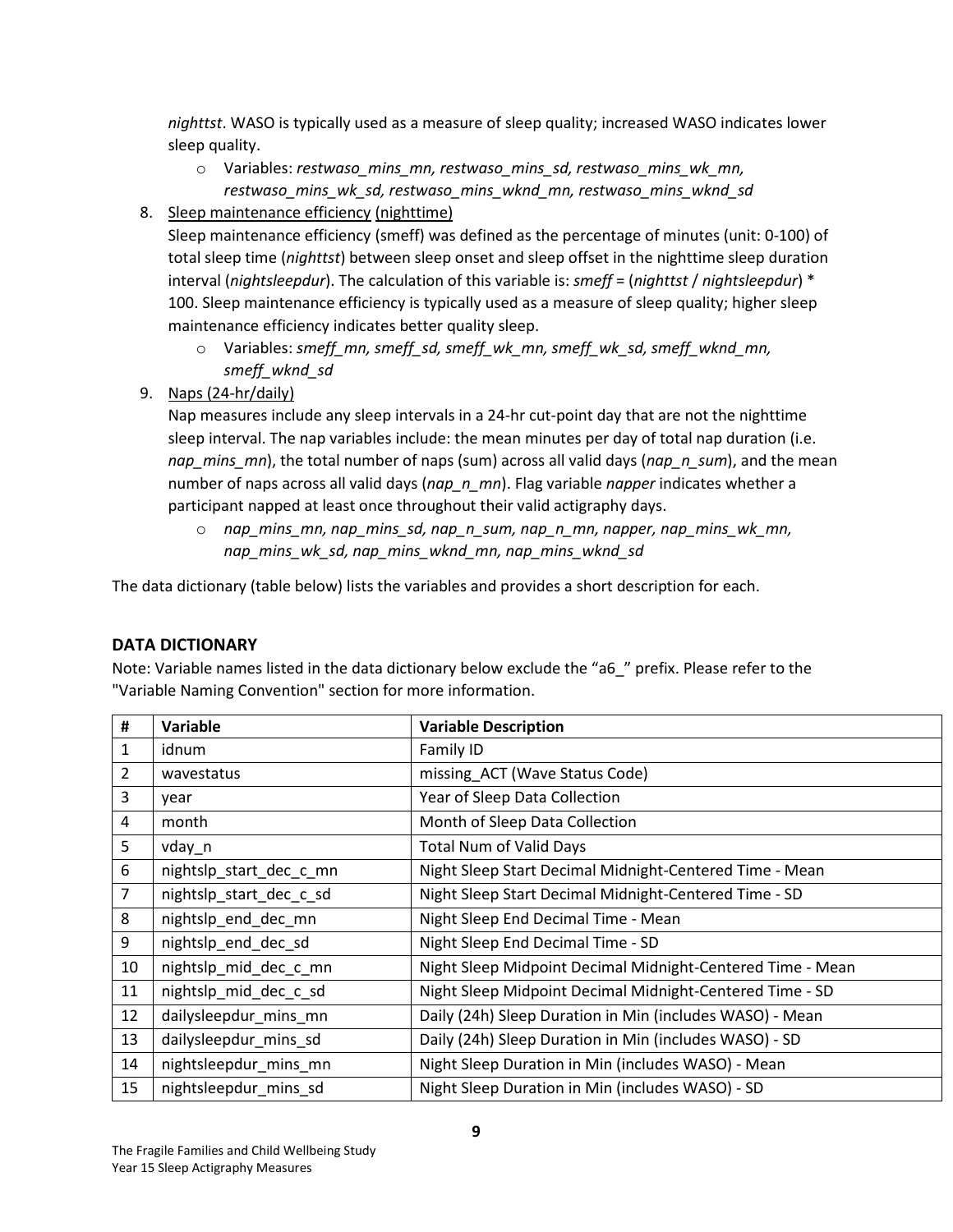| 16 | dailytst_mins_mn             | Daily (24h) Total Sleep Time in Min - Mean                          |
|----|------------------------------|---------------------------------------------------------------------|
| 17 | dailytst_mins_sd             | Daily (24h) Total Sleep Time in Min - SD                            |
| 18 | nighttst_mins_mn             | Night Total Sleep Time in Min - Mean                                |
| 19 | nighttst_mins_sd             | Night Total Sleep Time in Min - SD                                  |
| 20 | restwaso_mins_mn             | Night Wake After Night Sleep Onset in Min - Mean                    |
| 21 | restwaso_mins_sd             | Night Wake After Night Sleep Onset in Min - SD                      |
| 22 | smeff_mn                     | Night Sleep Maintenance Efficiency in Percent - Mean                |
| 23 | smeff sd                     | Night Sleep Maintenance Efficiency in Percent - SD                  |
| 24 | nap_mins_mn                  | Daily Nap Duration in Min (includes WASO) - Mean                    |
| 25 | nap_mins_sd                  | Daily Nap Duration in Min - SD                                      |
| 26 | nap_n_sum                    | Total Num of Naps across All Valid Days                             |
| 27 | nap_n_mn                     | Num of Naps Per Day - Mean                                          |
| 28 | napper                       | Actigraphic Nap Flag (has at least 1 nap)                           |
| 29 | vday_wk_n                    | Total Num of Valid Weekdays                                         |
| 30 | nightslp_start_dec_c_wk_mn   | Night Sleep Start Decimal Midnight-Centered Time - Mean Weekdays    |
| 31 | nightslp_start_dec_c_wk_sd   | Night Sleep Start Decimal Midnight-Centered Time - SD Weekdays      |
| 32 | nightslp_end_dec_wk_mn       | Night Sleep End Decimal Time - Mean Weekdays                        |
| 33 | nightslp_end_dec_wk_sd       | Night Sleep End Decimal Time - SD Weekdays                          |
| 34 | nightslp_mid_dec_c_wk_mn     | Night Sleep Midpoint Decimal Midnight-Centered Time - Mean Weekdays |
| 35 | nightslp_mid_dec_c_wk_sd     | Night Sleep Midpoint Decimal Midnight-Centered Time - SD Weekdays   |
| 36 | dailysleepdur_mins_wk_mn     | Daily (24h) Sleep Duration in Min (includes WASO) - Mean Weekdays   |
| 37 | dailysleepdur_mins_wk_sd     | Daily (24h) Sleep Duration in Min (includes WASO) - SD Weekdays     |
| 38 | nightsleepdur_mins_wk_mn     | Night Sleep Duration in Min (includes WASO) - Mean Weekdays         |
| 39 | nightsleepdur_mins_wk_sd     | Night Sleep Duration in Min (includes WASO) - SD Weekdays           |
| 40 | dailytst_mins_wk_mn          | Daily (24h) Total Sleep Time in Min - Mean Weekdays                 |
| 41 | dailytst_mins_wk_sd          | Daily (24h) Total Sleep Time in Min - SD Weekdays                   |
| 42 | nighttst_mins_wk_mn          | Night Total Sleep Time in Min - Mean Weekdays                       |
| 43 | nighttst_mins_wk_sd          | Night Total Sleep Time in Min - SD Weekdays                         |
| 44 | restwaso mins wk mn          | Night Wake After Night Sleep Onset in Min - Mean Weekdays           |
| 45 | restwaso_mins_wk_sd          | Night Wake After Night Sleep Onset in Min - SD Weekdays             |
| 46 | smeff_wk_mn                  | Night Sleep Maintenance Efficiency in Percent - Mean Weekdays       |
| 47 | smeff_wk_sd                  | Night Sleep Maintenance Efficiency in Percent - SD Weekdays         |
| 48 | nap_mins_wk_mn               | Daily Nap Duration in Min (includes WASO) - Mean Weekdays           |
| 49 | nap_mins_wk_sd               | Daily Nap Duration in Min - SD Weekdays                             |
| 50 | vday_wknd_n                  | <b>Total Num of Valid Weekend Days</b>                              |
| 51 | nightslp_start_dec_c_wknd_mn | Night Sleep Start Decimal Midnight-Centered Time - Mean Weekends    |
| 52 | nightslp_start_dec_c_wknd_sd | Night Sleep Start Decimal Midnight-Centered Time - SD Weekends      |
| 53 | nightslp_end_dec_wknd_mn     | Night Sleep End Decimal Time - Mean Weekends                        |
| 54 | nightslp_end_dec_wknd_sd     | Night Sleep End Decimal Time - SD Weekends                          |
| 55 | nightslp_mid_dec_c_wknd_mn   | Night Sleep Midpoint Decimal Midnight-Centered Time - Mean Weekends |
| 56 | nightslp_mid_dec_c_wknd_sd   | Night Sleep Midpoint Decimal Midnight-Centered Time - SD Weekends   |